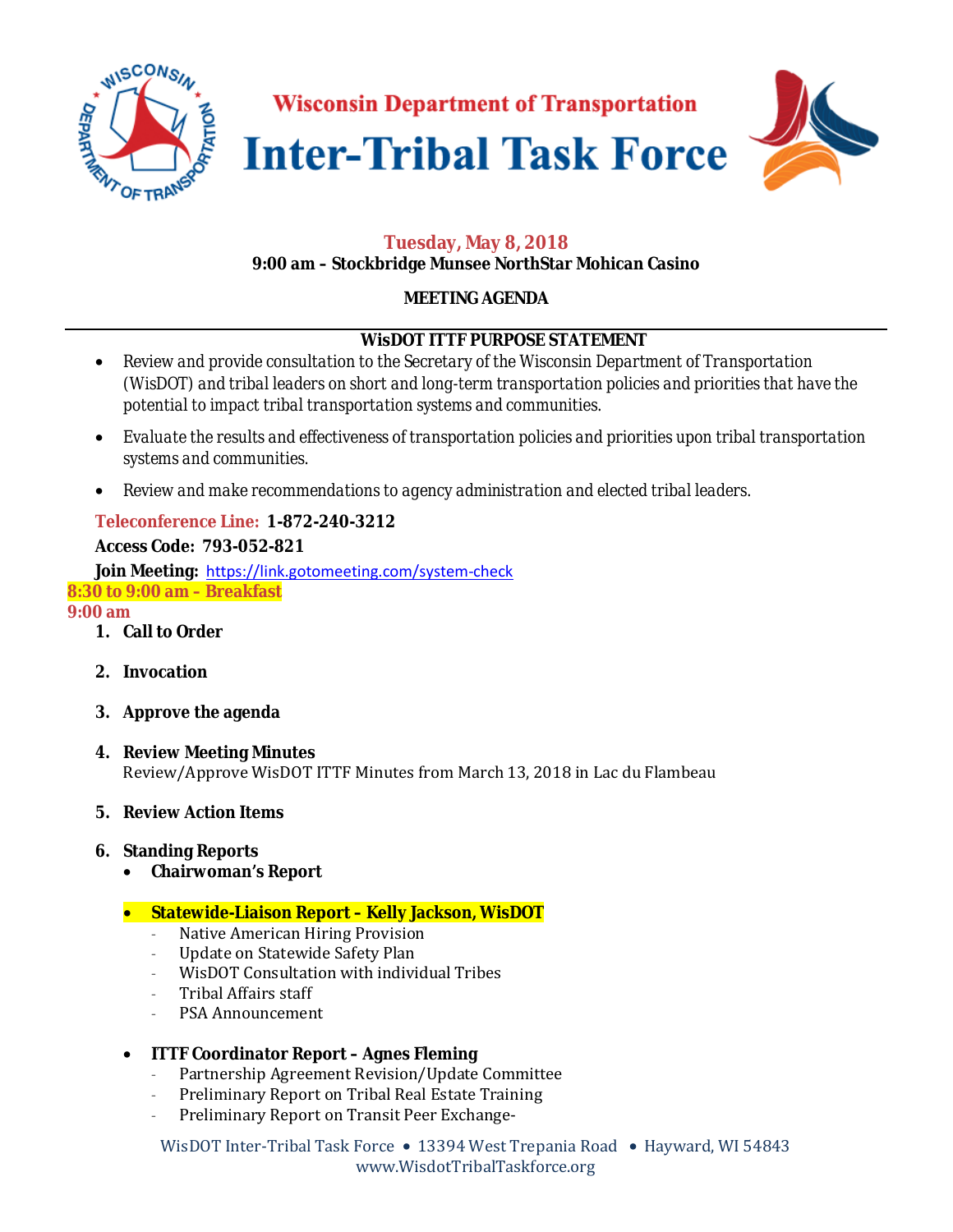





- Update on the Cultural Sensitivity Training video
- Cultural Sensitivity Training schedule update
- Website update
- Update on current year Scope of Work
	- o GAP Analysis
	- o Stem Curriculum
	- o NADBE Webinars
	- o OSHA 30 Training

### • **Tribal Labor Advisory Committee (TLAC) Cyless Peterson**

### • **Tribal Historic Preservation Officers (THPO) Adam VanZile**

#### **7. Tribal Reports**

| <b>Bad River</b>                | <b>Ben Connors</b>        |
|---------------------------------|---------------------------|
| <b>Forest County Potawatomi</b> | <b>Todd Mulvey</b>        |
| Ho-Chunk                        | <b>Brett Blackdeer</b>    |
| Lac Courte Oreilles             | Jason Weaver              |
| Lac du Flambeau                 | George Thompson           |
| Menominee                       | Crystal Chapman-Chevalier |
| Oneida                          | David Jordan              |
| Red Cliff                       | Jeff Benton               |
| Sokaogon Chippewa               | Chris McGeshick           |
| St. Croix                       | <b>Delores Staples</b>    |
| Stockbridge-Munsee              | <b>Stacey Schreiber</b>   |
|                                 |                           |

#### **8. Tribal Liaison Reports**

| <b>Franklin Marcos</b> | WisDOT - SW       |
|------------------------|-------------------|
| Liz Callin             | $W$ isDOT – SE    |
| Kris Goodwill          | $W$ is $DOT - NW$ |
| Sandy Stankevich       | $W$ is $DOT - NC$ |
| Michael Helmrick       | $W$ is $DOT - NE$ |
| Jennifer Robertson     | <b>BOTS</b>       |

### **9. Bureau of Indian Affairs**

#### **10. Federal Highway Administration**

### **11. Adjournment**

### **12. Materials List**

- Work Team Notes
- Updated 2018 Calendar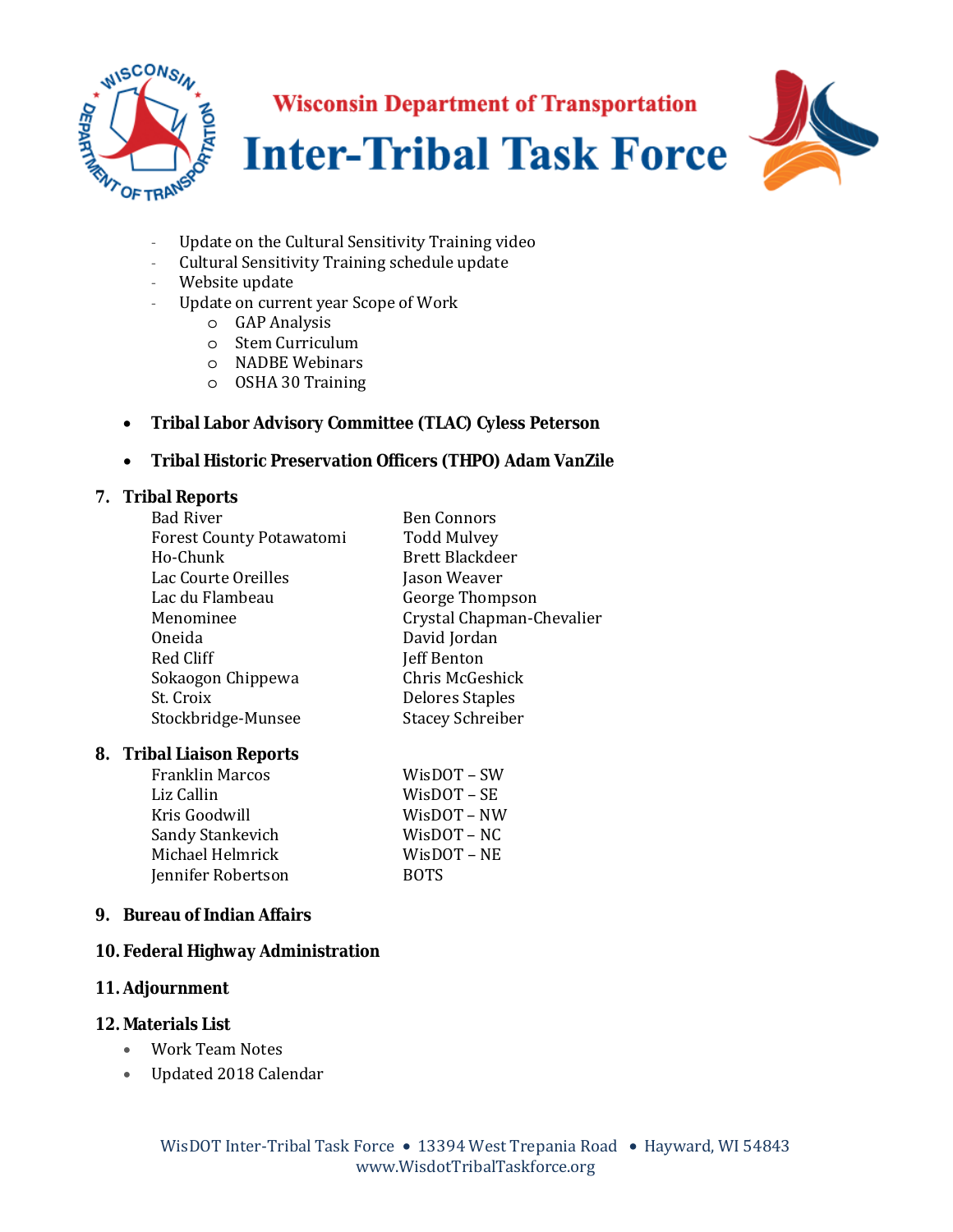

# **ITTF Meeting Minutes**

Tuesday, May 8, 2018 9:00 am – Stockbridge-Munsee NorthStar Mohican Casino

**Members in Attendance:** Brett Blackdeer (BB), Ho-Chunk; Brad Bowman (BDB), Menominee; Liz Callin (LC), WisDOT SE; Crystal Chapman-Chevalier (CCC), Menominee; Emerson Coy (EC), Lac du Flambeau; Agnes Fleming (AF), ITTF Coordinator; Kris Goodwill (KG), WisDOT NC; Mike Helmrick (MH), WisDOT NE; Kelly Jackson (KJ), WisDOT; Franklin Marcos (FM), WisDOT SW; Willy Miller (WM), Stockbridge-Munsee; Todd Mulvey (TM), FCP; John Patrick (JP), WisDOT; Stacey Schreiber (SS), Stockbridge-Munsee; Sandy Stankevich (SST) WisDOT NC; St. Croix; Adam VanZile (AVZ), Sokaogon Chippewa; Travis Wallenfang (TW), Oneida; Renita Warrington (RW), Menominee.

**Member on Teleconference:** Gary Mejchar (GM), AICCW; Dave O'Donahue (DOD); John Patrick (JP);

**Others in Attendance:** Kim Swisher (KS), ITTF Assistant

**Call to Order:** The meeting was called to order at 8:59 am by SS. Dr. Jolene Bowman, Vice President of the Stockbridge-Munsee Tribal Council, welcomed the group. EC gave the invocation, and AF offered a blessing.

**Approved the Agenda:** A motion was made by CCC to accept the agenda and seconded by LC. The motion passed unanimously.

**Review 3-13-2018 Meeting Minutes:** A motion was made by CCC and seconded by SST to accept the minutes. The motion passed unanimously.

**Action Items:** The group reviewed the action items from the 3-13-2018 meeting.

- Tribal Liaison position KI shared there were 39 applicants and they are still in the interview process.
- Summer Internship KJ shared there are eight applications, and they are still in the interview process.
- Adam VanZile sent the THPO training calendar.
- AF updated work team roster and included copies in the meeting packet.
- AF is working with JP on a GAP Analysis.
- Tall Cop Training is scheduled for May 30, 2018, in Mole Lake.
- Cultural Awareness trainings are scheduled. The information is included in the meeting packet.
- DOD will check and forward links to add to wisdottribaltaskforce.org website address on the meeting agenda. ITTF's letterhead has been updated with the website address.
- Transit agenda is finalized.
- WisDOT Liaisons forwarded contact information for utilities, who were invited to the Real Estate Training.
- Work continues on the STEM curriculum for grade school and middle school students.
- Work continues on the TRAC project.
- Work has begun on the 2018 WTTC.
- The Transit Peer Exchange will be held in 2019, and AF is exploring touring Red Cliff and then Bad River. Date is not yet finalized.
- AF is waiting for TLAC and THPO to send their addendums to ITTF Annual Work Plan.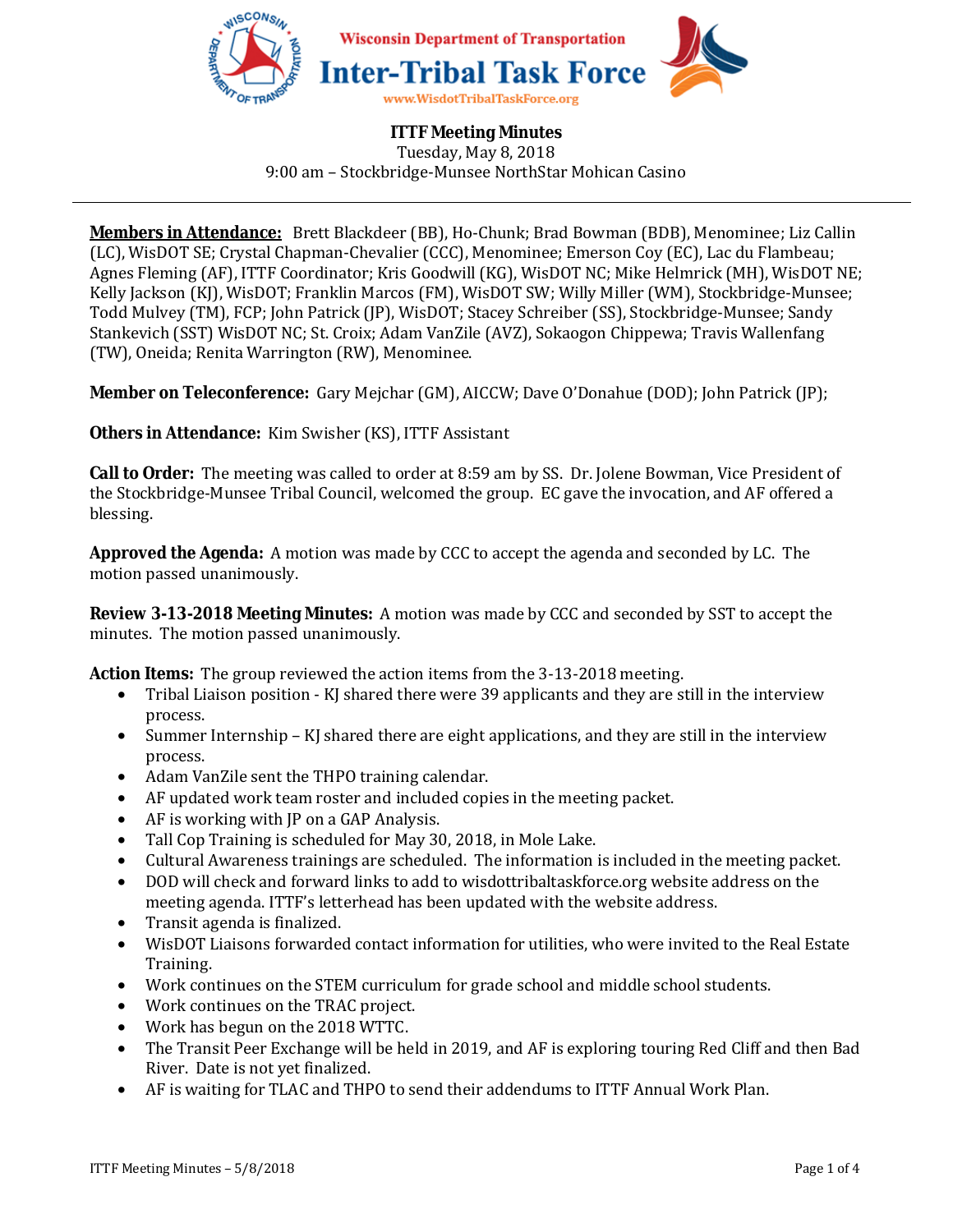



## **Standing Reports:**

## • **Chairwoman's Report –**

- o SS shared that Stockbridge-Munsee received a HSIP grant for Camp 14 Road. The National Tribal Transportation Conference will be held in September in Duluth, MN. ITTF Members are presenting. The following week is the TTAP conference in Oklahoma City, OK. SS shared concerns about attendance to the TTAP conference as many Tribes are unable to send people to both conferences. SS also shared that the Partners In Action meeting will be held in Milwaukee in July.
- **BIA Update:** DOD shared a presentation on TTP funding, including funding history, regional and national funding, act enacted since 1998, formula comparisons, transition and supplemental funding, and Wisconsin TTP awards.

### **Standing Reports:**

### • **Statewide Liaison's Report**

- $\circ$  Native American Hiring Provision KJ reported that the work team met and drafted recommendations. She will be sending the revised provision for review, with a goal of finalizing in August 2018.
- o Statewide Safety Plan KJ shared that OES (formerly OTIE) wrapped up the final stages and each Tribe will receive their report. OES plans to present the report at the Safety Summit in August.
- o Consultations the Secretary is visiting the Forest County Potawatomi and Sokaogon Chippewa communities next week. The Consultation with all Tribes is tentatively scheduled to be held in October.
- o Tribal Liaison Staffing there are five candidates moving forward for the Liaison position. Chairman McGeshick participated in the screening and will sit in on the interviews. JP is leaving the DOT, and KJ will be interviewing for the LTE position. The Intern position will be interviewing soon. KJ also shared that DOT is reorganizing the Liaison reports and a new format will be coming soon.
- o PSA Announcement KJ shared that statewide television ads are running. The Secretary will be launching the announcement with visits to six schools.
- o KJ shared that all events, trainings and conferences must have a final agenda prepared two months in advance of the event.

### • **ITTF Coordinator Report –**

o Partnership Agreement Revisions – The latest draft is provided in the meeting packet. Forest County Potawatomi, Stockbridge-Munsee and Ho-Chunk have approved the latest draft. St. Croix and Lac Courte Oreilles are requesting a presentation with KJ in attendance. Bad River, Oneida and Sokaogon are still reviewing the latest draft. TW noted that Oneida approved the latest draft. Lac du Flambeau, Menominee and Red Cliff haven't indicated their position on the latest draft. KJ plans to present the latest draft at the July GLITC meeting.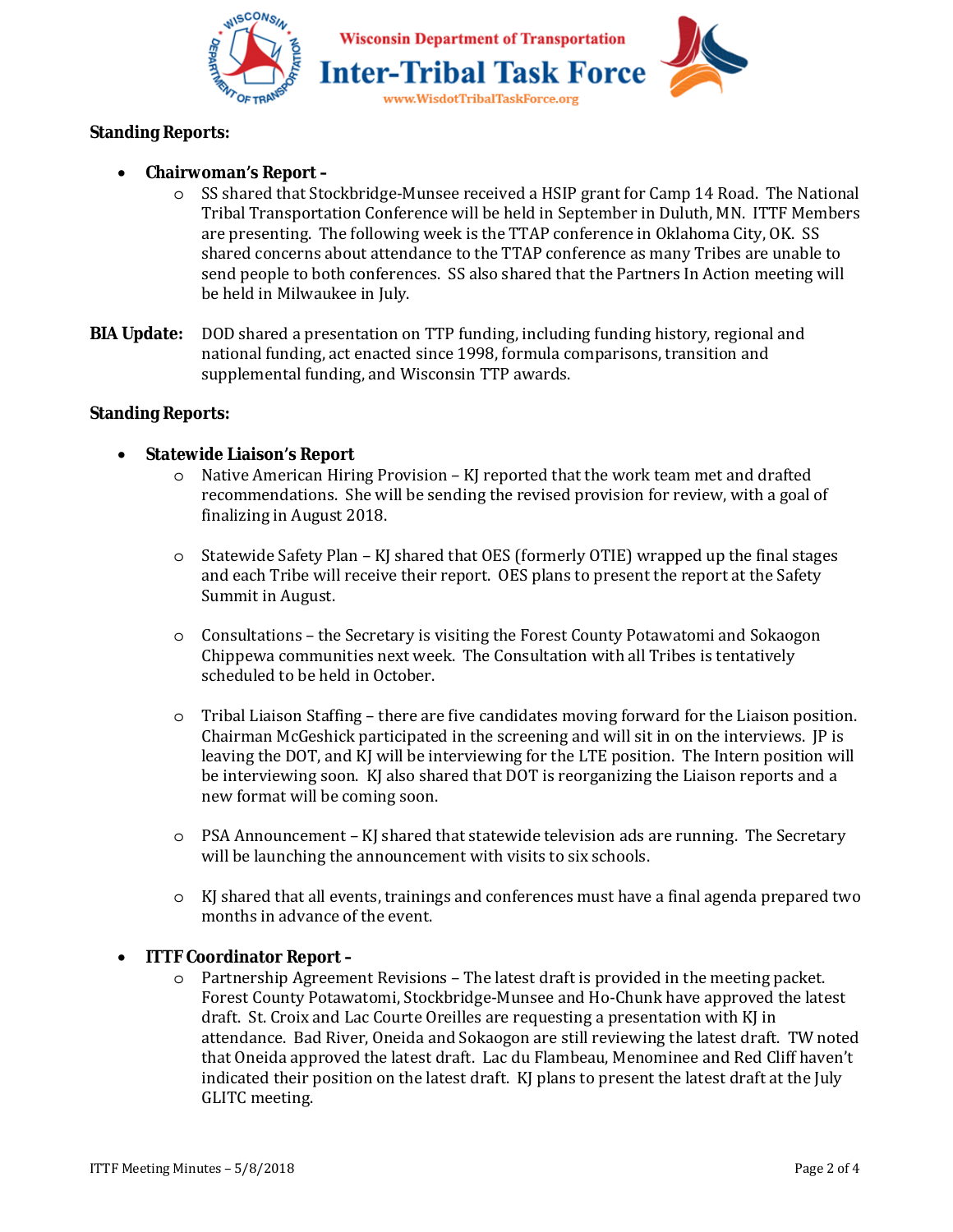



- $\circ$  Real Estate Training AF shared the Training was held on April 12<sup>th</sup> and April 13<sup>th</sup> at the FCPC casino in Carter. Presenters included the BIA Realty Office, Tribal Representatives and utilities representatives. Samantha Skenandore was the facilitatory and will be doing a final report.
- $\circ$  Transit Peer Exchange AF shared the Peer Exchange was held on April 19th in LCO. FTA and Tribal representatives were in attendance. Forest County Potawatomi shared the news of their grant award. The 2019 Transit Peer Exchange will be held in Red Cliff and Bad River, and the 2020 Transit Peer Exchange will be held in the Forest County Potawatomi community. This will complete visits of all Tribal transit services.
- o Cultural Sensitivity Training Video AF shared that the work team is reviewing the draft. AF will share the video link when the draft is approved.
- o Cultural Sensitivity Training Dates are scheduled, and the information is provided in the meeting packets. Trainings will begin in August and end in October. AF invited all ITTF Members to attend and share their perspective. WisDOT is managing enrollments and will allow non-DOT staff to attend.
- o Website Update GM and AF shared that four DBE webinars are completed and on the ITTF website. They are also working on updating the NADBE Directory. GM suggested creating a one-page flyer showing the information available on the ITTF website – and sharing this at the 2018 WTTC.
- o Update on Scope of Work
	- $\circ$  Gap Analysis AF is receiving IP's input, and the RFP will be forwarded to KJ for approval. This is a review of the ITTF program for two years.
	- o STEM JP and Cyless Peterson (TLAC) are working with AF on developing the curriculum. JP agreed to continue to work on the project after he leaves the DOT.
	- o NADBE Webinars four are completed, and the fifth is underway.
	- $\circ$  OSHA 30 Training AF has tentative dates of June 11 through June 15<sup>th</sup> and is currently looking for a location with lodging. KJ needs the agenda, selection criteria and marketing strategy. AF will forward that information to KJ.
- o ITTF Appointment Letters AF will be resending new appointment letters soon.
- o TrANS AC/CAC An ITTF Member is needed on this committee. AF will add this to the July meeting agenda.
- o TLAC, THPO and TrANS IGAs the IGAs are up for renewal in May.
- **TLAC Update** KJ shared that TLAC is completing their IGA for 2018-2019. She also shared that TLAC completed the Day In the Life Video, which will be part of the Best Practices Toolkit. The Baseline Assessment draft report will be available soon. The DWD database is up and running with newly added Tribal functions. The Contractor Cultural Awareness Training is upcoming. Two TrANS classes will be held – one in St. Croix and one in a Ho-Chunk community. The next TLAC meeting is August 14th in Red Cliff. Website updates are being made.